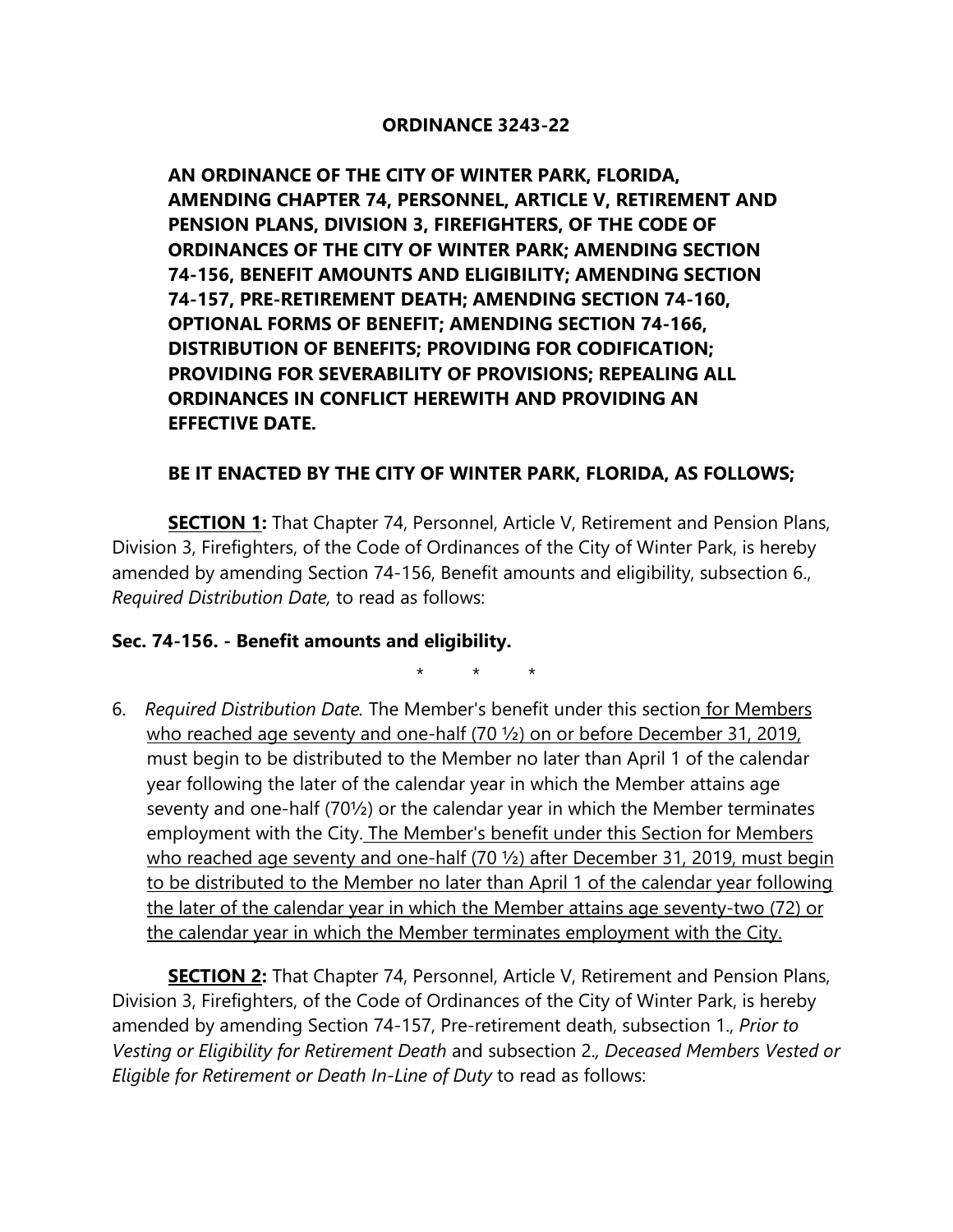## Sec. 74-157. - Pre-retirement death.

- 1. *Death Prior to Vesting or Eligibility for Retirement.* The Beneficiary of a deceased Member who was not receiving monthly benefits or who was not yet vested or eligible for early or normal retirement and who did not die as a direct result of the performance of his duties as a firefighter, shall receive a refund of one hundred percent (100%) of the Member's Accumulated Contributions.
- 2. *Deceased Members Vested or Eligible for Retirement; Death In-Line of Duty.* The Beneficiary of any Member who dies and who, at the date of his death was vested or eligible for early or normal retirement, or who dies as a direct result of his duties as a firefighter, shall be entitled to a benefit as follows:
	- A. With Non-Spouse Beneficiary.
		- (1) This subsection 2.A. applies only when the Member's Spouse is not the Beneficiary or is not the sole designated Beneficiary, but there is a surviving Beneficiary. If the Member was vested, but not eligible for normal or early retirement, the Beneficiary shall receive a benefit payable for ten (10) years. The benefit shall be calculated as for normal retirement based on the deceased Member's Credited Service and Average Final Compensation as of the date of his death. The Beneficiary shall receive an immediate benefit, payable for ten (10) years, which is actuarially reduced to reflect the commencement of benefits prior to the early retirement date.
		- (2) If the deceased Member was eligible for normal or early retirement, the Beneficiary shall receive a benefit payable for life determined as if the Member had retired the day before his death and elected the one hundred percent (100%) Joint and Survivor benefit.
		- (3) A Beneficiary may elect to receive an actuarial equivalent life benefit and the Board may elect to make a lump sum payment pursuant to Section 74-160. subsection 7.
		- (4) A Beneficiary may, in lieu of any benefit provided for in (1) or (2) above, elect to receive a refund of the deceased Member's Accumulated Contributions.
		- (5) If a surviving Beneficiary commences receiving a benefit under subsection (1) or (2) above, but dies before all payments are made, the actuarial value of the remaining benefit will be paid to the surviving Beneficiary's estate by December 31 of the calendar year of the Beneficiary's death in a lump sum.
		- (6) If there is no surviving Beneficiary as of the Member's death, and the estate is to receive the benefits, the actuarial equivalent of the Member's entire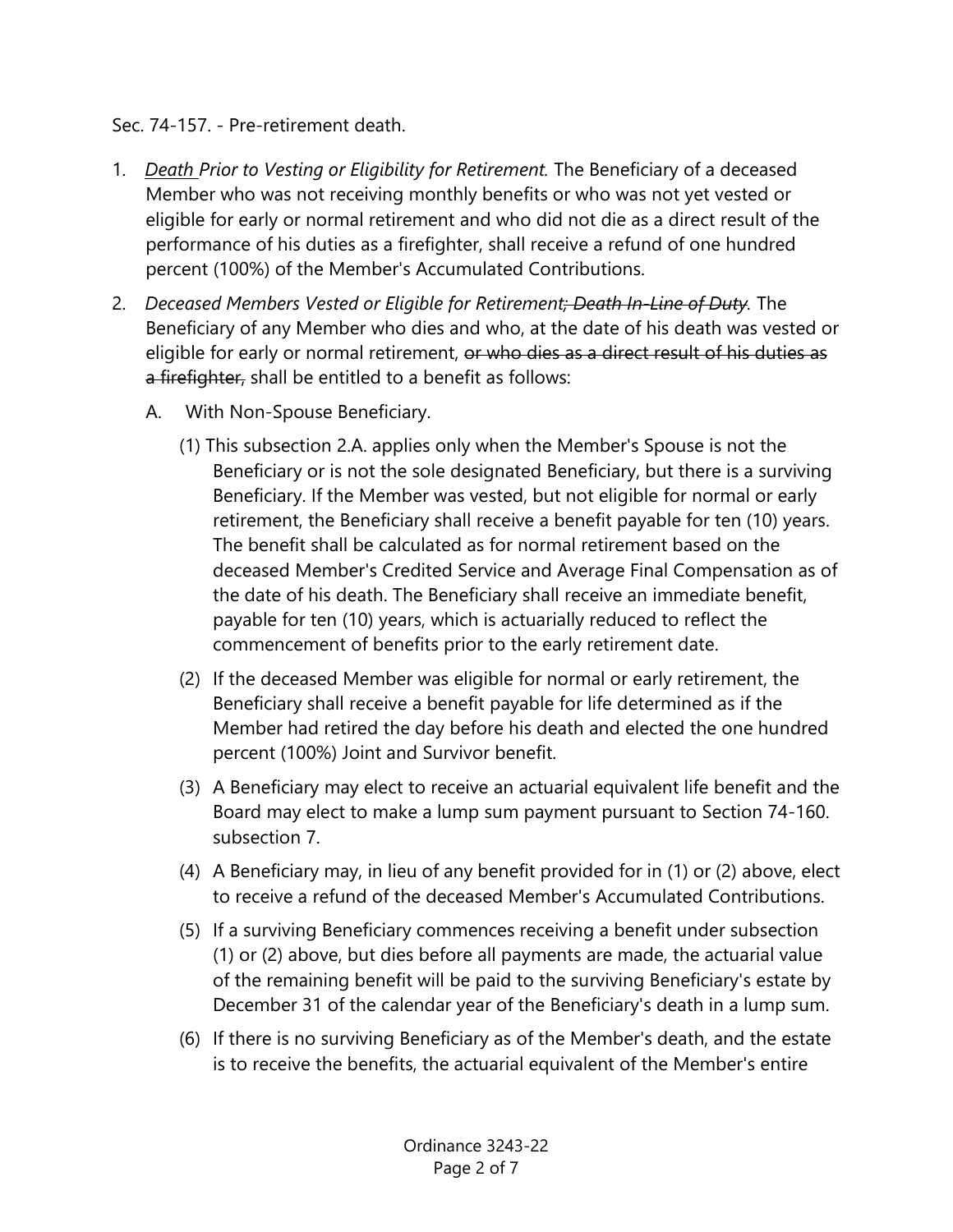interest must be distributed by December 31 of the calendar year containing the fifth anniversary of the Member's death.

- (7) The Uniform Lifetime Table in Treasury Regulations § 1.401(a)(9)-9 shall determine the payment period for the calendar year benefits commence, if necessary to satisfy the regulations.
- B. This subsection 2.B. applies only when the Member's Spouse is the sole designated Beneficiary.
	- (1) If the Member was vested, but not eligible for normal or early retirement, the Spouse Beneficiary shall receive a benefit payable for ten (10) years, beginning on the date that the deceased Member would have been eligible for early or normal retirement, at the option of the Spouse Beneficiary. The benefit shall be calculated as for normal retirement based on the deceased Member's Credited Service and Average Final Compensation as of the date of his death and reduced as for early retirement, if applicable. The Spouse Beneficiary may also elect to receive an immediate benefit, payable for ten (10) years, which is actuarially reduced to reflect the commencement of benefits prior to the early retirement date.
	- (2) If the deceased Member was eligible for normal or early retirement, the Spouse Beneficiary shall receive a benefit payable for life determined as if the Member had retired the day before his death and elected the one hundred percent (100%) Joint and Survivor benefit.
	- (3) In the event the Member dies as a direct result of the performance of his duties as a Firefighter, (1) and (2) above shall not apply and the Spouse Beneficiary shall receive a life benefit equal to the greater of i) thirty percent (30%) of the average monthly Salary of the Member over the previous twelve (12) month period, or ii) the Member's unreduced accrued benefit.
	- (4) A Spouse Beneficiary may not elect an optional form of benefit; however, the Board may elect to make a lump sum payment pursuant to Section 74- 160, subsection 7.
	- $(4)$ (5) A Spouse Beneficiary may, in lieu of any benefit provided for in (1) above, elect to receive a refund of the deceased Member's Accumulated Contributions.
- 3. *Death In-Line of Duty*. In the event a Member dies as a natural and proximate result of a personal injury, illness, or disease arising out of and in the course of his employment with the City, and the Board of Trustees finds that his death, injury, illness or disease resulting in death is the result of his actual performance of his duties as a firefighter, subsections 1 and 2 in this section shall not apply.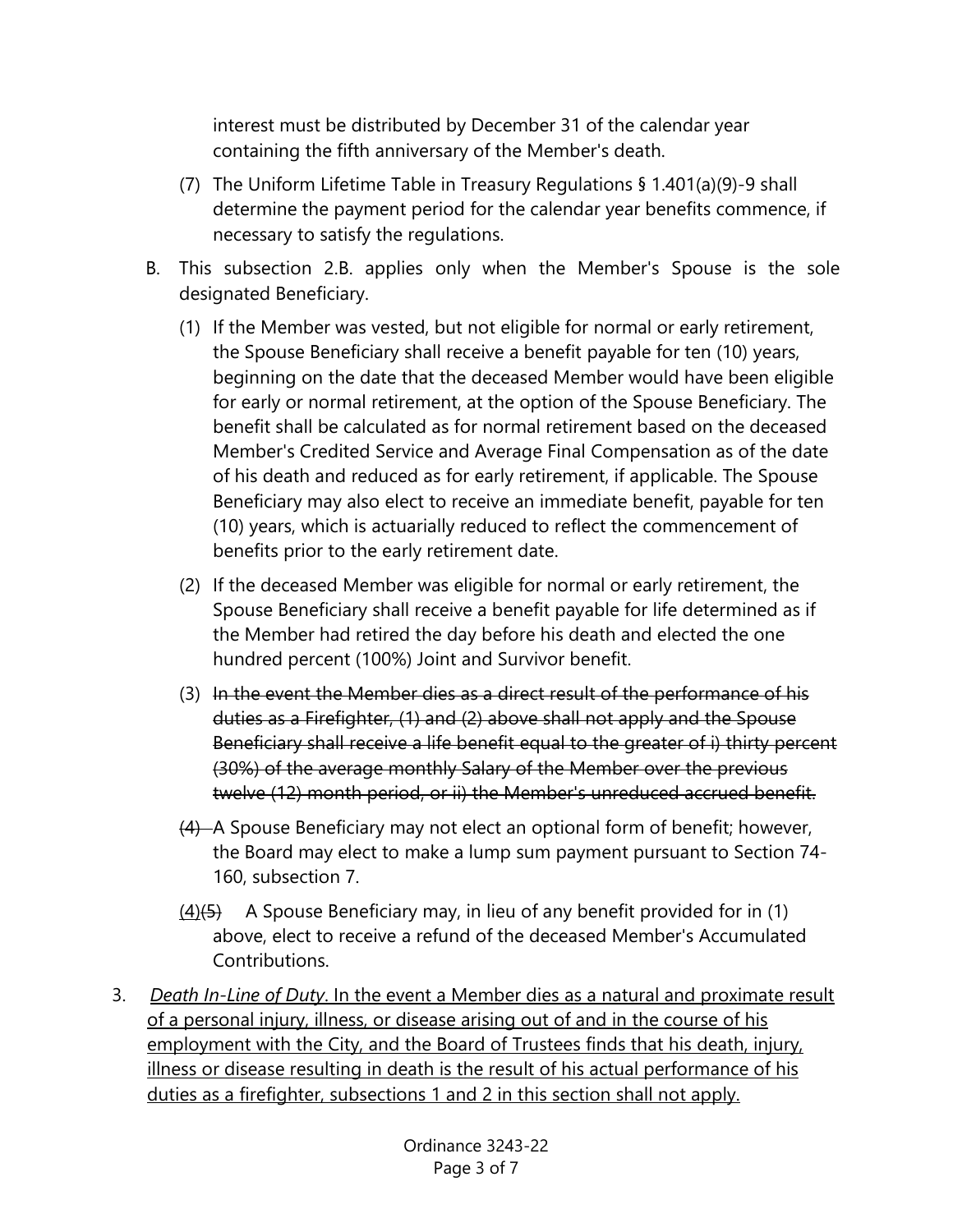- A. This subsection shall apply only if the Member's Spouse is the sole designated Beneficiary.
	- (1) The Spousal Beneficiary shall receive a benefit payable for their life equal to the greater of: i) forty-two percent (42%) of the average monthly Salary of the Member over the previous twelve (12) month period; or ii) the Member's unreduced accrued benefit at the time of death.
	- (2) A Spousal Beneficiary may not elect an optional form of benefit; however, the Board may elect to pay a lump sum benefit payment pursuant to Section 74-160, subsection 7.
	- (3) A Spousal Beneficiary may, in lieu of any benefit provided for in (1) here, elect to receive a refund of the deceased Member's Accumulated Contributions.
- B. This subsection only applies when the Member's Spouse is not the Beneficiary or is not the sole designated Beneficiary, but there is a surviving Beneficiary.
	- (1) In the event a Member was not vested, or if the Member was vested but not yet eligible for normal or early retirement, the Member's Beneficiary shall receive a benefit payable for ten (10) years, that is equal to the greater of: i) forty-two percent (42%) of the average monthly Salary of the Member over the previous twelve (12) month period; or ii) the Member's unreduced accrued benefit at the time of death.
	- (2) If the member was vested and had attained eligibility for normal or early retirement, the Beneficiary shall receive a benefit payable for life determined as if the Member had retired the day before his death and elected the one hundred percent (100%) Joint and Survivor benefit. The minimum amount payable to such deceased Member shall be forty-two percent (42%) of the Average Final Compensation of the Member at the time of their death.
	- (3) If there are multiple named Beneficiaries, each shall receive an equal portion of the total benefit, unless the Member has specified a different allocation percentage to each such named beneficiaries.
	- (4) A Beneficiary may, in lieu of any benefit provided for in subsection (1) here, elect to receive a refund of the deceased Member's Accumulated Contributions.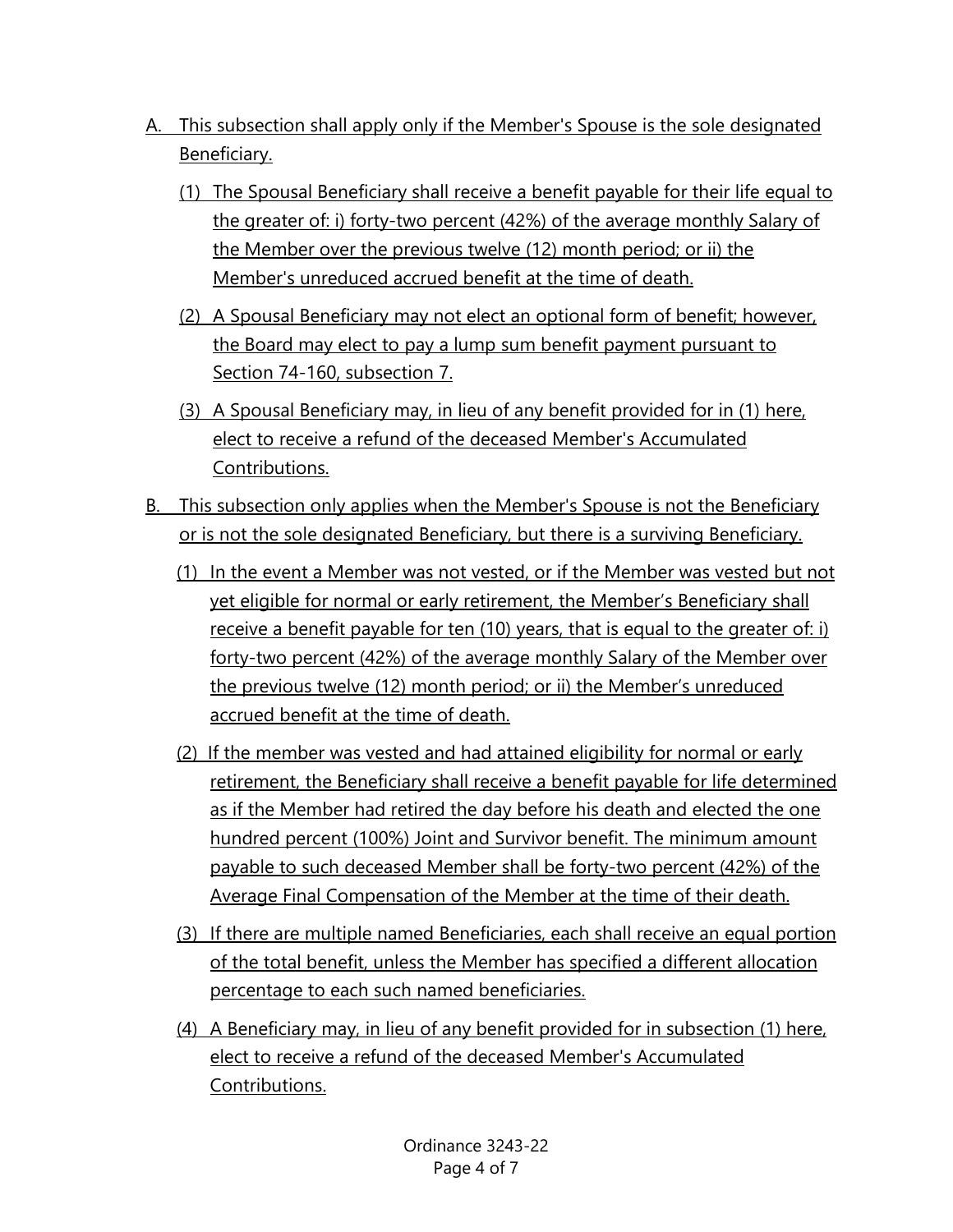C. The board shall determine whether death occurred as a direct result of the performance of duties as a firefighter and the In-Line of Duty Presumptions in Section 74-158, subsection 2, shall apply.

**SECTION 3:** That Chapter 74, Personnel, Article V, Retirement and Pension Plans, Division 3, Firefighters, of the Code of Ordinances of the City of Winter Park, is hereby amended by amending Section 74-160, Optional forms of benefits, subsection 5., to read as follows:

## **Sec. 74-160. - Optional forms of benefits.**

\* \* \*

- 5. Retirement income payments shall be made under the option elected in accordance with the provisions of this Section and shall be subject to the following limitations:
	- A. If a Member dies prior to his normal retirement date or early retirement date, whichever first occurs, no retirement benefit will be payable under the option to any person, but the benefits, if any, will be determined under Section 74-157.
	- B. If the designated Beneficiary (or Beneficiaries) or joint pensioner dies before the Member's Retirement under the System, the option elected will be canceled automatically and a retirement income of the normal form and amount will be payable to the Member upon his Retirement as if the election had not been made, unless a new election is made in accordance with the provisions of this Section or a new Beneficiary is designated by the Member prior to his Retirement.
	- C. If both the Retiree and the Beneficiary (or Beneficiaries) designated by Member or Retiree die before the full payment has been effected under any option providing for payments for a period certain and life thereafter, made pursuant to the provisions of subsection 1, the Board may, in its discretion, direct that the commuted value of the remaining payments be paid in a lump sum and in accordance with Section 74-161.
	- D. If a Member continues beyond his normal retirement date pursuant to the provisions of Section 74-156, subsection 1, and dies prior to his actual retirement and while an option made pursuant to the provisions of this Section is in effect, monthly retirement income payments will be made, or a retirement benefit will be paid, under the option to a Beneficiary (or Beneficiaries) designated by the Member in the amount or amounts computed as if the Member had retired under the option on the date on which his death occurred.
	- E. The Member's benefit under this Section, for Members who reached age seventy and one-half (70 ½) on or before December 31, 2019, must begin to be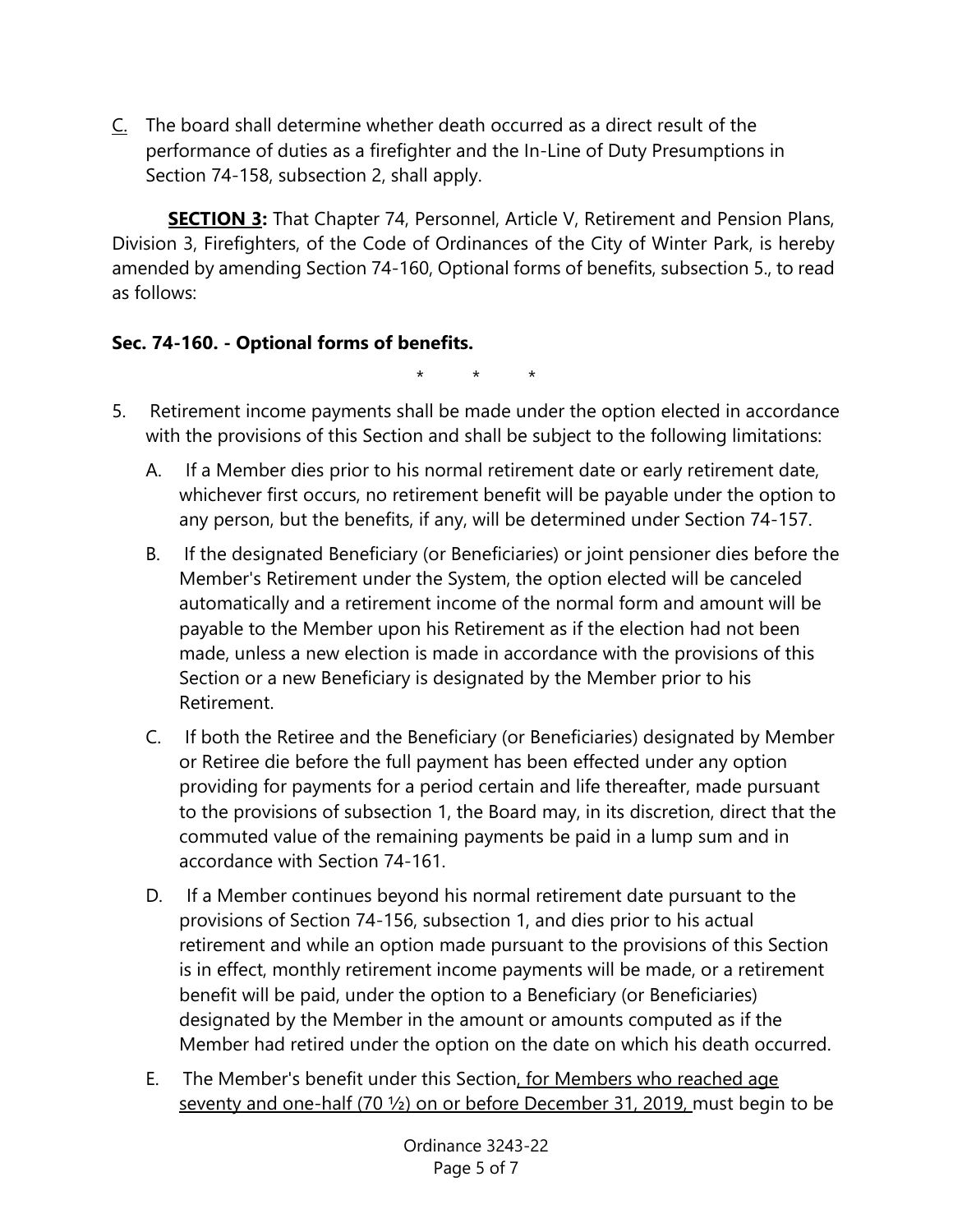distributed to the Member no later than April 1 of the calendar year following the later of the calendar year in which the Member attains age seventy and onehalf (70½) or the calendar year in which the Member terminates employment with the City. The Member's benefit under this Section, for Members who reached age seventy and one-half (70 ½) after December 31, 2019, must begin to be distributed to the Member no later than April 1 of the calendar year following the later of the calendar year in which the Member attains age seventy-two (72), or the calendar year in which the Member terminates employment with the City.

**SECTION 4:** That Chapter 74, Personnel, Article V, Retirement and Pension Plans, Division 3, Firefighters, of the Code of Ordinances of the City of Winter Park, is hereby amended by amending Section 74-166, Distribution of benefits, subsection 2., *Time and Manner of Distribution*, to read as follows:

# **Sec. 74-166. - Distribution of benefits.**

\* \* \*

- 2. *Time and Manner of Distribution.*
	- A. *Required Beginning Date.* The Member's entire The entire interest of a Member who reached age seventy and one-half (70  $\frac{1}{2}$ ) on or before December 31, 2019, will be distributed, or begin to be distributed, to the Member no later than the Member's required beginning date which shall not be later than April 1 of the calendar year following the later of the calendar year in which the Member attains age seventy and one-half (70½) or the calendar year in which the Member terminates employment with the City. The entire interest of a Member who reached age seventy and one-half (70 <sup>1</sup>/<sub>2</sub>) after December 31, 2019, will be distributed, or begin to be distributed, to the Member no later than the Member's required beginning date which shall not be later than April 1 of the calendar year following the later of the calendar year in which the Member attains age seventy-two (72). or the calendar year in which the Member terminates employment with the City.
	- B. *Death of Member Before Distributions Begin.* If the Member dies before distributions begin, the Member's entire interest will be distributed, or begin to be distributed no later than as follows:
		- (1) If the Member's surviving spouse of a Member who reached age seventy and one-half (70 ½) on or before December 31, 2019, is the Member's sole designated beneficiary, then distributions to the surviving spouse will begin by December 31 of the calendar year immediately following the